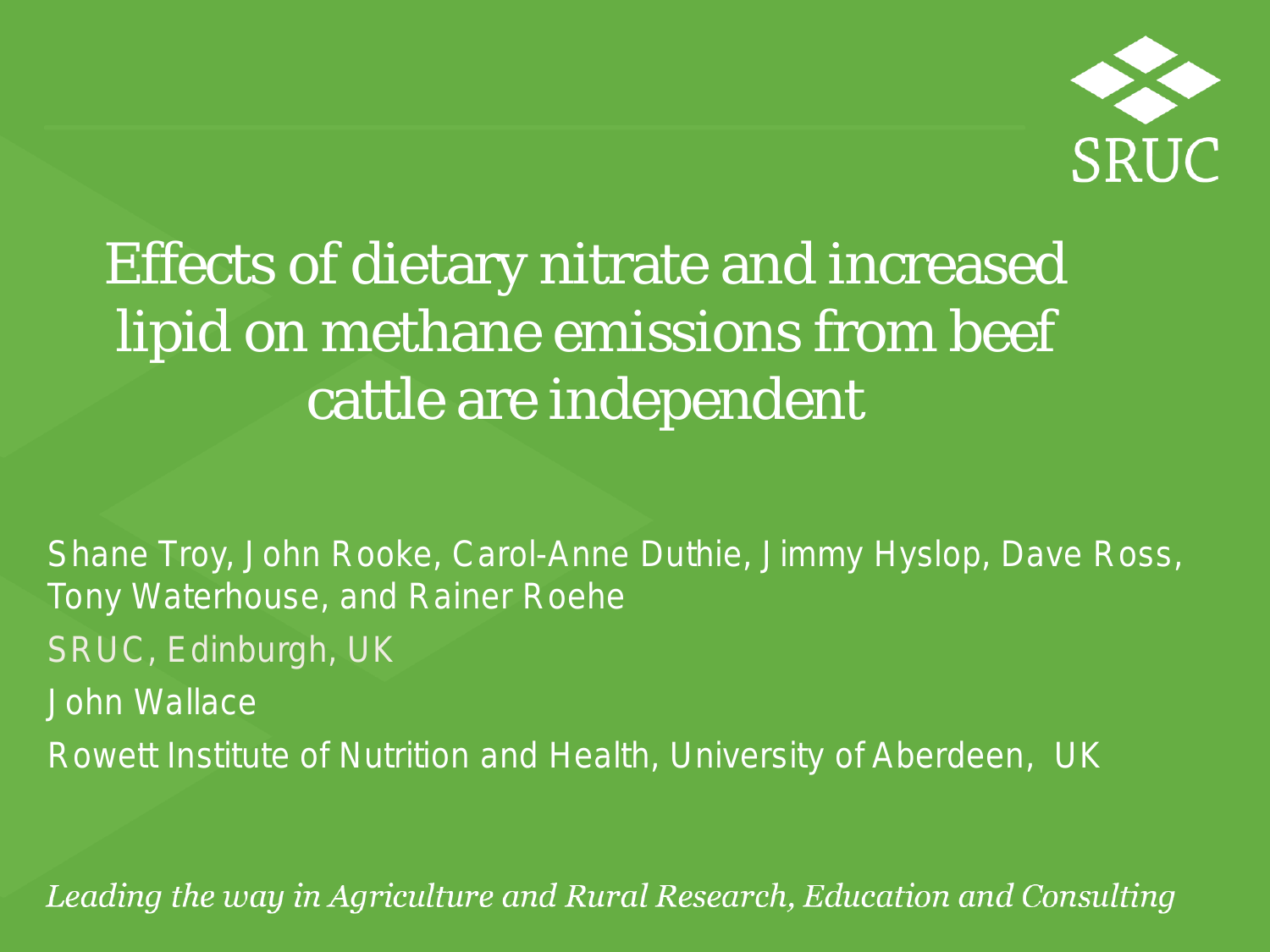# Study part of larger project



### **NUTRI-BEEF**

*"Nutritional improvements using diets and novel feed additives to enhance overall efficiency of beef production including meat quality and mitigation of greenhouse gas emissions as identified by characterization of the rumen microbial population"*

**Session 44: Cattle feeding practices and efficiency:**

*Carol-Anne Duthie et al.* 

*Effects of dietary nitrate and increased lipid concentration on the performance of finishing steers abstract 409*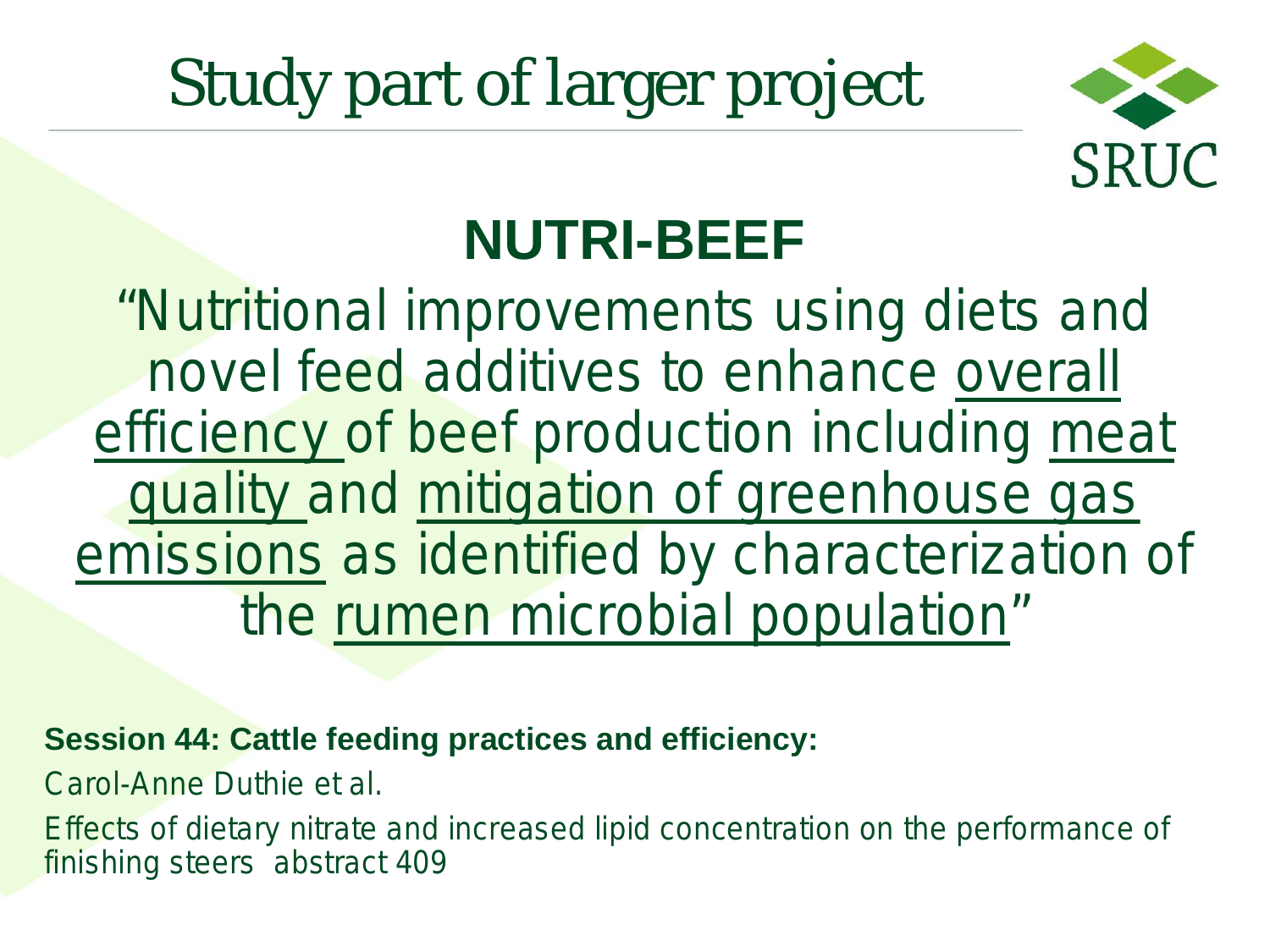• Reduction of nitrate to ammonia



 $NO_3 + 4H_2 = NH_4 + 2H_2O$ 

yields more energy than

 $CO_2 + 4H_2 = CH_4 + 2H_2O$ 

- If 100% effective, for 1 mole nitrate (62 g) fed there is a reduction of 1 mole (16 g) in methane emissions
- Nitrate used successfully in previous experiments
- Potential problem: nitrite toxicity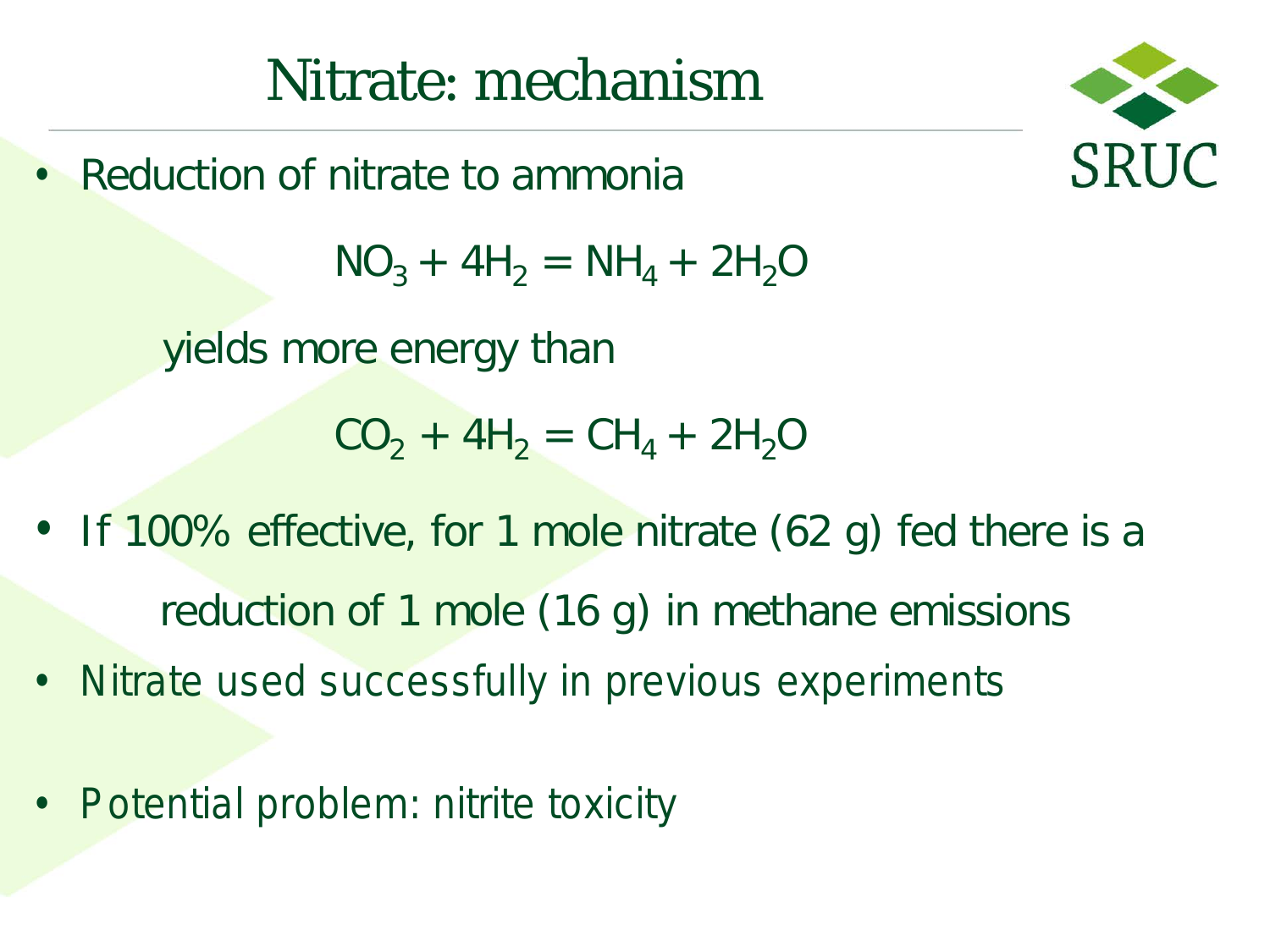### Feeds containing lipid: mechanism



- Reduction in enteric methane emissions
	- Non-fermentable feed component
	- Inhibition of protozoa, archaea, cellulolytic bacteria
	- Biohydrogenation of unsaturated fatty acids
- Many different potential feeds for cattle

#### Different mechanism to nitrate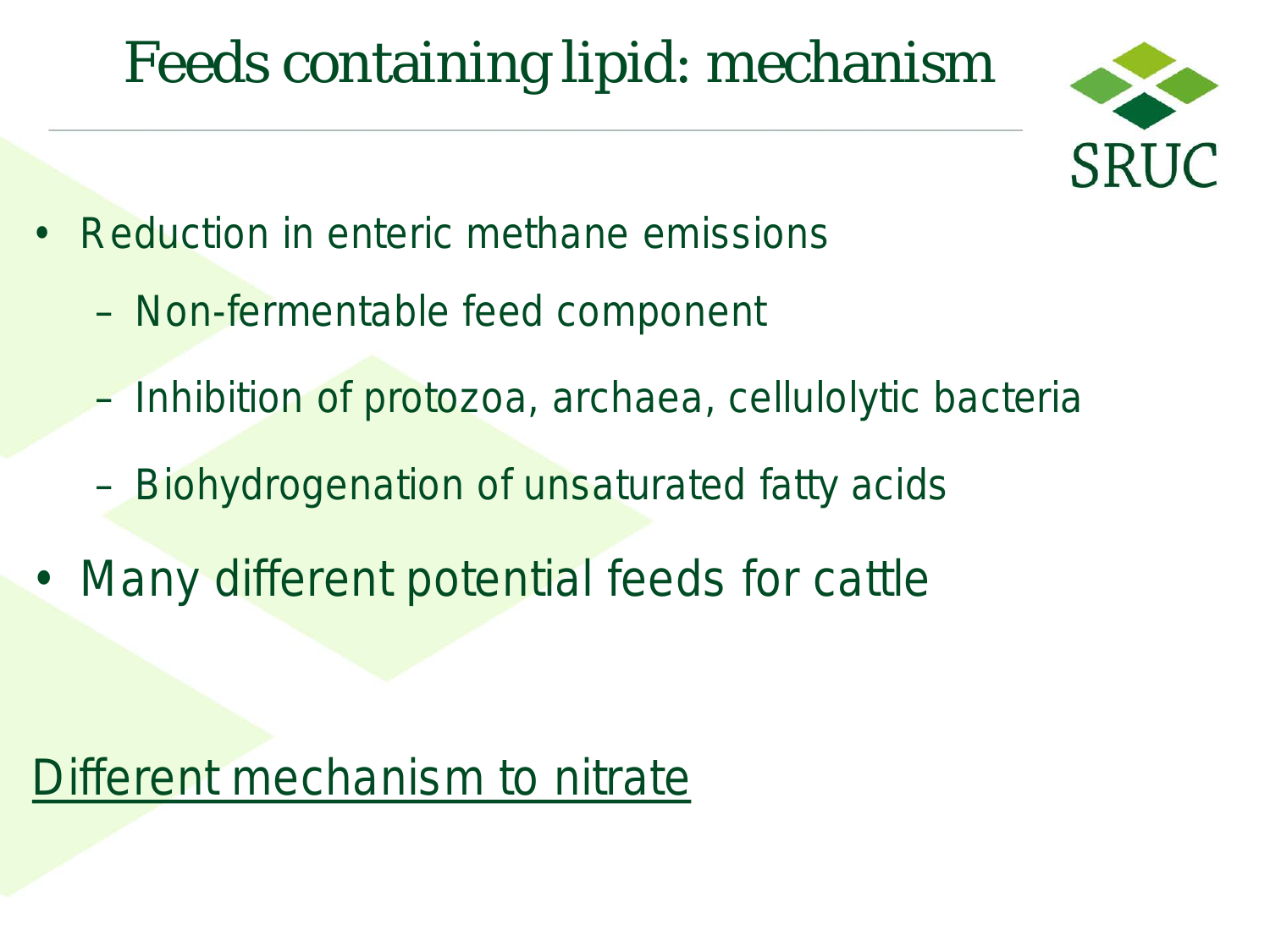### Limitations to inclusion



#### **Nitrate**

• Nitrite toxicity

#### Increased lipid content

**Reductions in fibre digestion and feed intake** 

#### **Hypothesis**

The reduction in methane emissions when two mitigation strategies with different mechanisms are combined is additive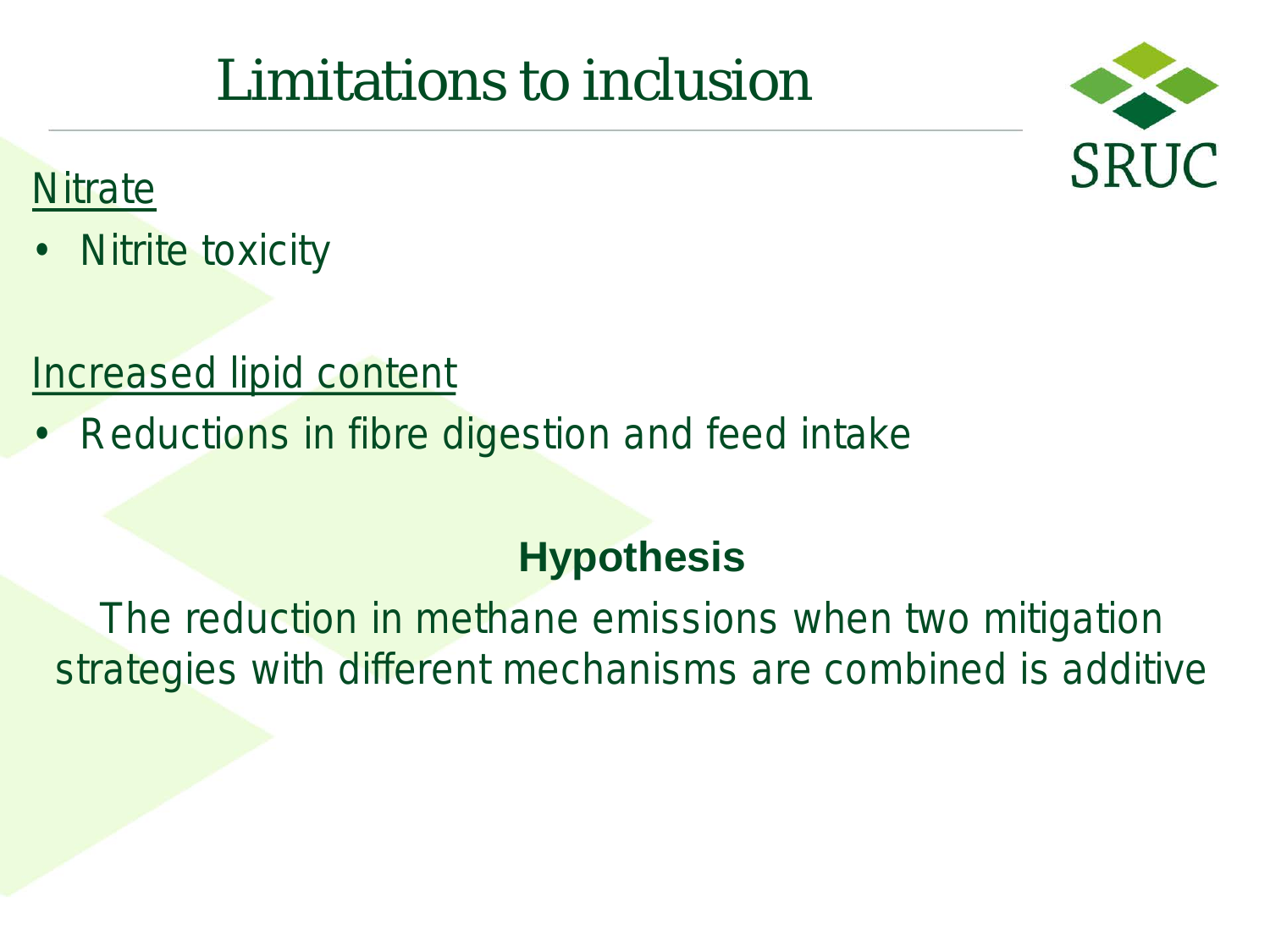# 2 x 4Factorial Design



#### • 2 **breeds**

- Crossbred Limousin (LIMx)
- Crossbred Aberdeen Angus (AAx)
- 1 **basal diet** (DM basis)
	- 520:480 (forage:concentrate ratio)
- 4 **treatments**
	- Control
	- Nitrate
	- Lipid
	- Combined: Nitrate + Lipid
- **20 animals / nutritional treatment**

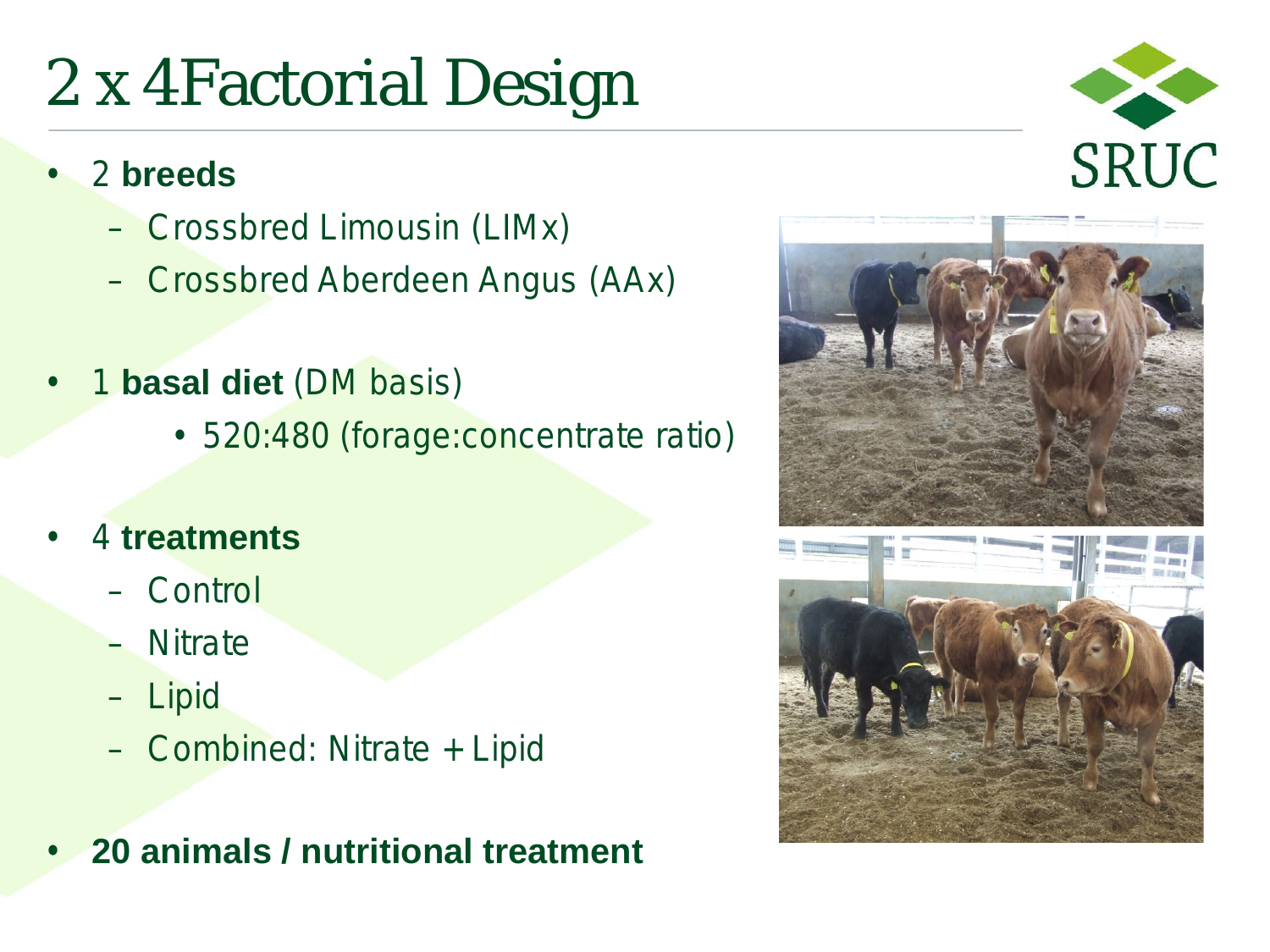#### Ingredient composition (dry matter basis, g/kg)



| Ingredient               | <b>Control</b> | <b>Nitrate</b> | <b>Lipid</b> | <b>Combined</b> |
|--------------------------|----------------|----------------|--------------|-----------------|
| <b>Grass silage</b>      | 210            | 211            | 209          | 210             |
| <b>WCBS</b>              | 347            | 347            | 346          | 346             |
| <b>Bruised barley</b>    | 336            | 388            | 289          | 263             |
| <b>Rapeseed meal</b>     | 79             | $\Omega$       | $\Omega$     | $\Omega$        |
| <b>Calcinit</b>          | $\Omega$       | 25             | $\Omega$     | 25              |
| <b>Maize dark grains</b> | $\Omega$       | $\Omega$       | <b>128</b>   | <b>127</b>      |
| <b>Molasses</b>          | 19             | 20             | 19           | 19              |
| <b>Minerals*</b>         | 9              | 9              | 9            | 9               |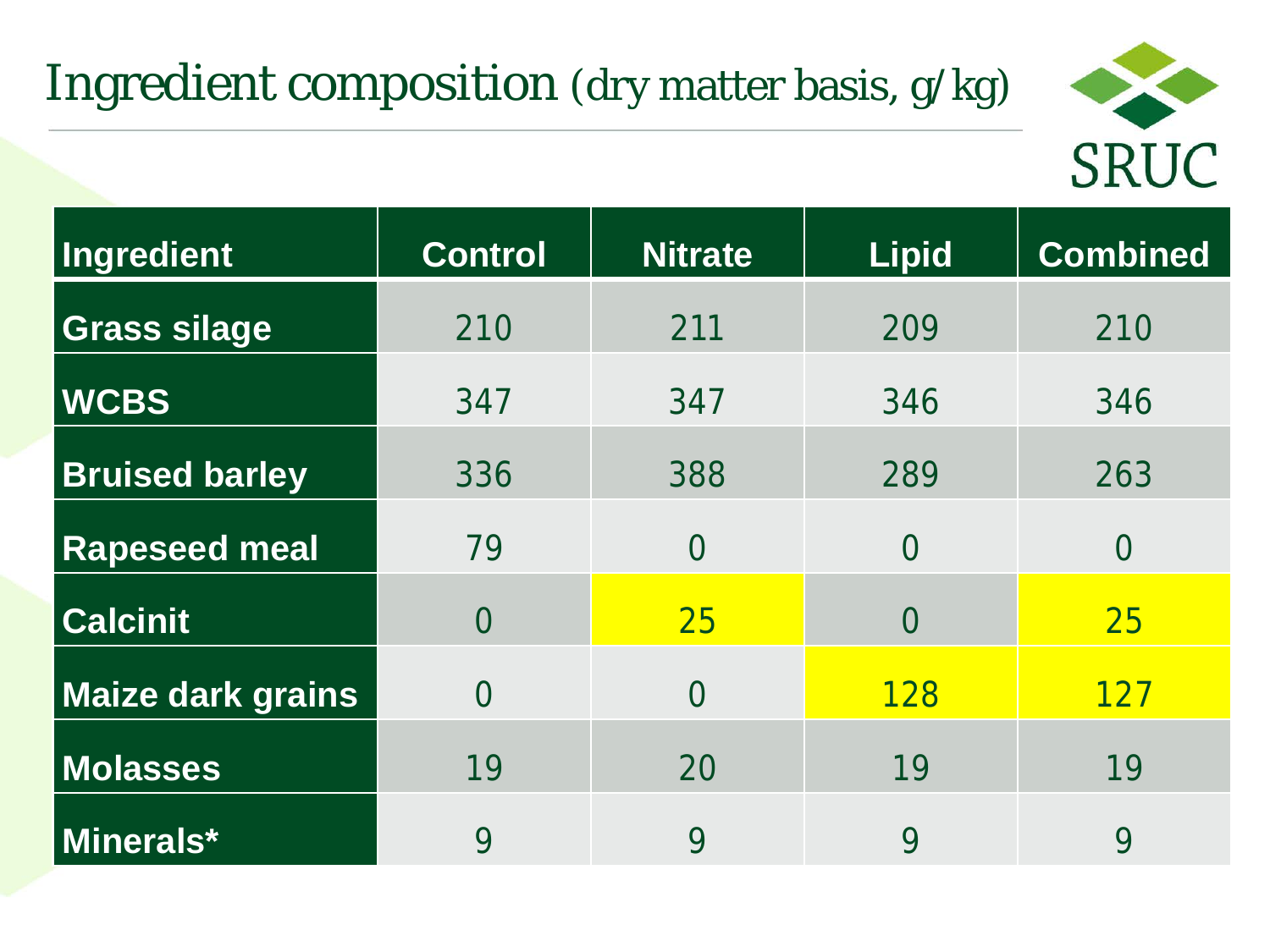# Diet composition (g/kg DM)



|                      | <b>Control</b> | <b>Nitrate</b> | <b>Lipid</b> | <b>Combined</b> |
|----------------------|----------------|----------------|--------------|-----------------|
| $ $ CP               | 135            | 141            | 136          | 162             |
| NDF                  | 308            | 295            | 317          | 313             |
| <b>Starch</b>        | 281            | 308            | 264          | 295             |
| <b>Ether extract</b> | 25             | 23             | 37           | 36              |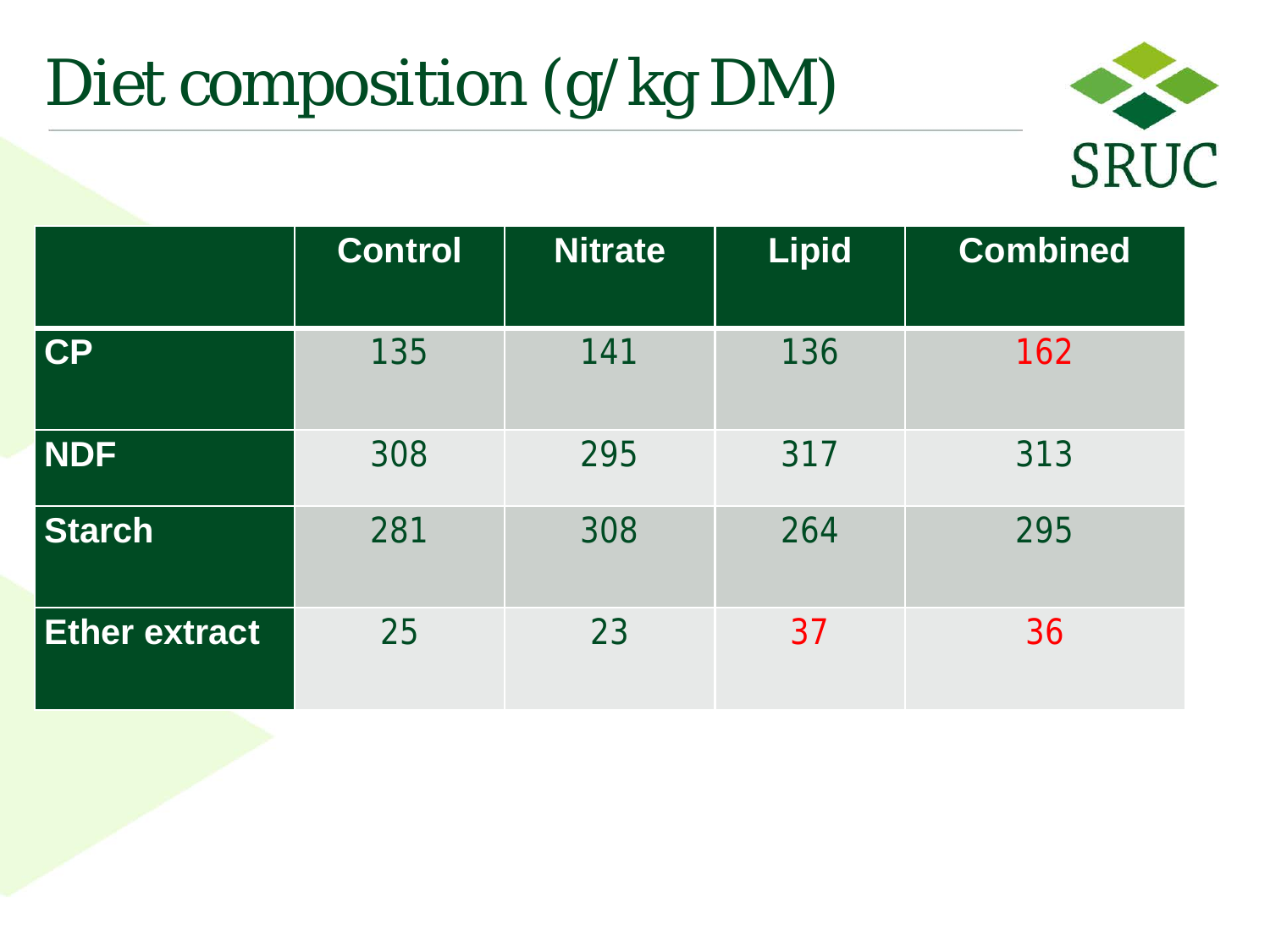#### **Time line of the experiment**





**in batches**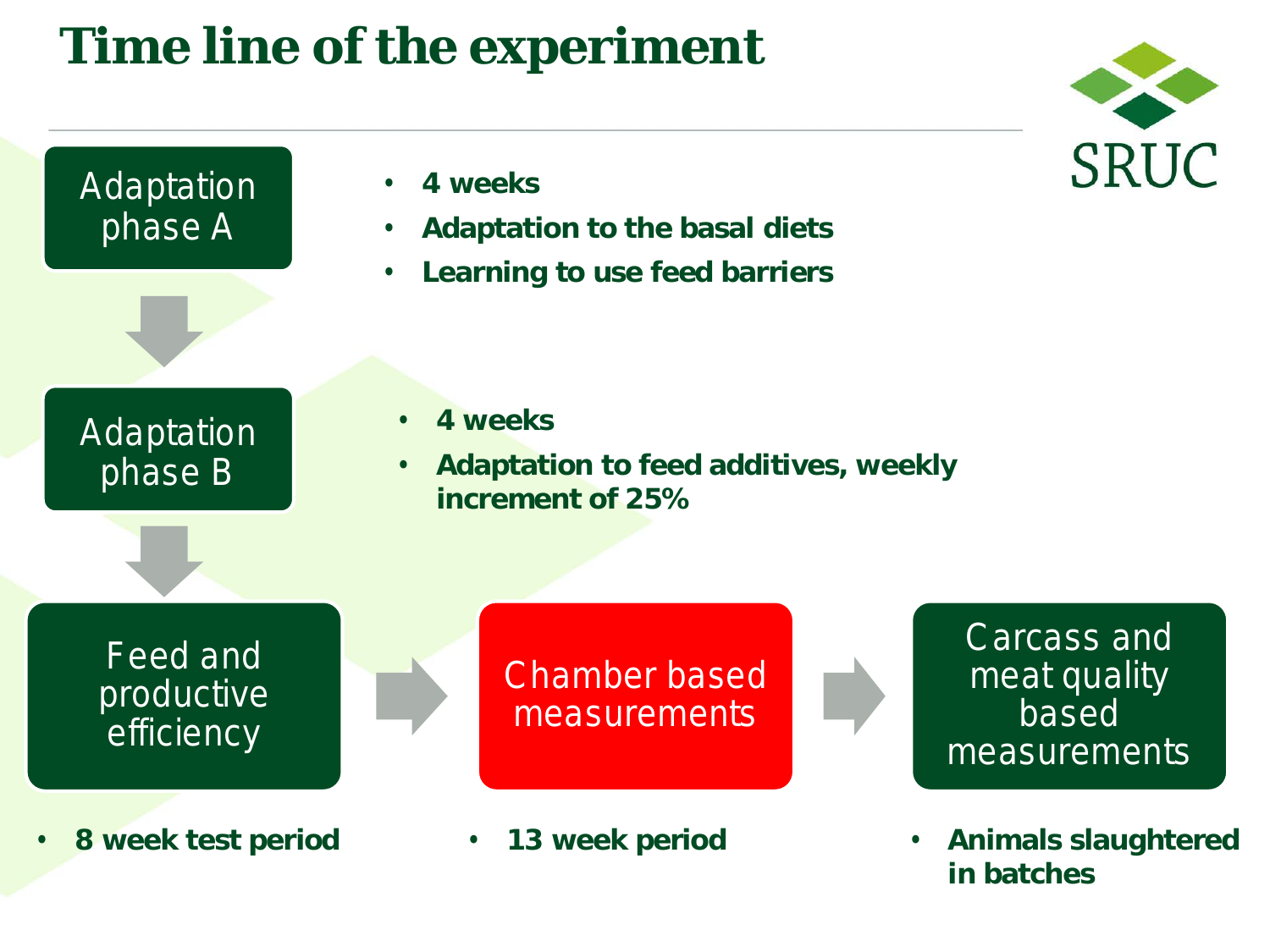## Experimental procedure

SRUC

- **13 week period**
- **6 respiration chambers**
- **Batches of 6 animals per week**
- **Animals acclimatised in training pens for 7 days pre- measurement**
- **Methane measured over 48 h period**
- **Ad libitum feeding**





- **Methane**
- **Hydrogen**
- **VFA in rumen fluid**
- **Feed intake**
- **Live-weight**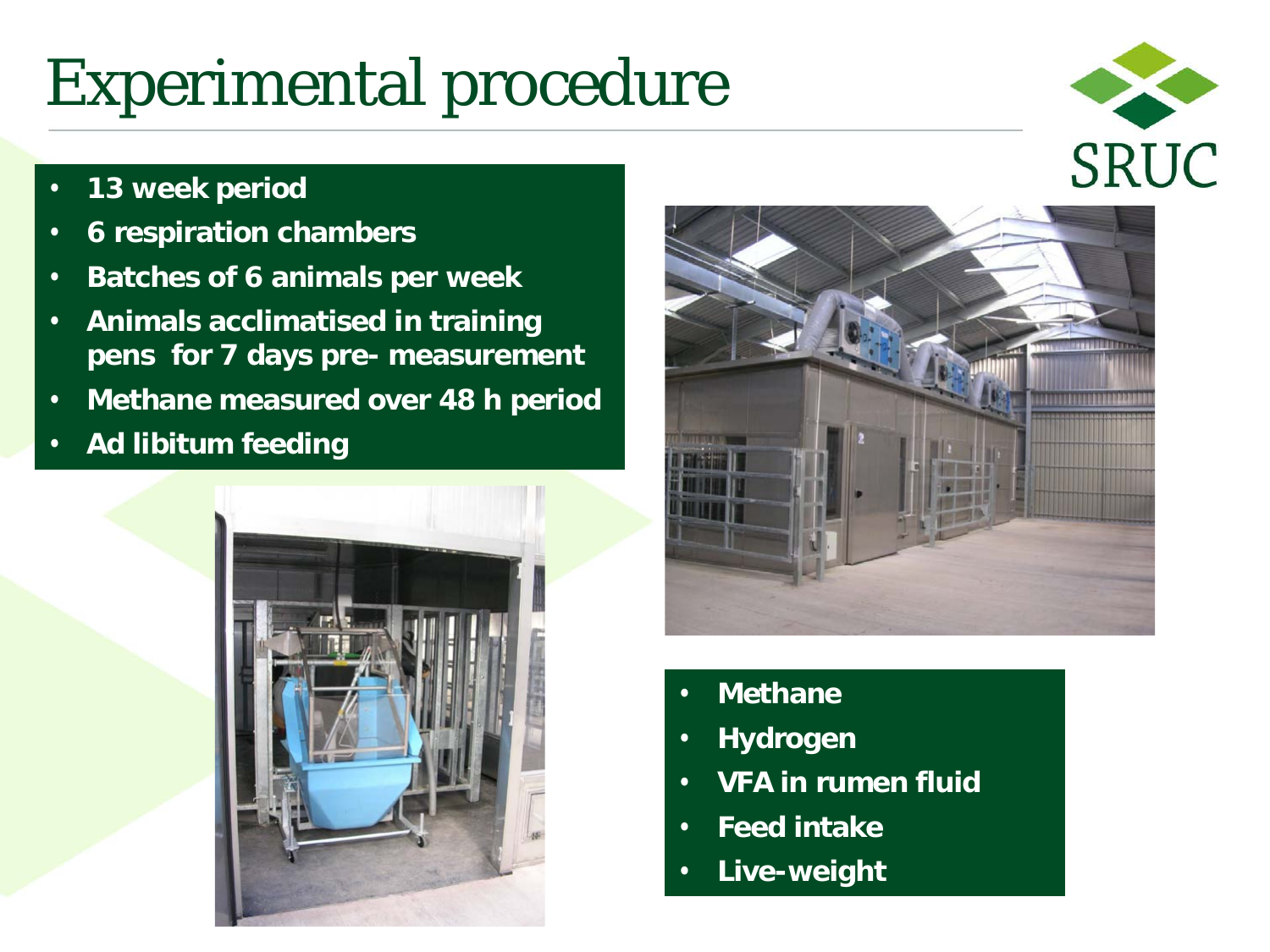### Animal characteristics



|                             | <b>Control</b> | <b>Lipid</b> | <b>Nitrate</b> | <b>Combined</b> |
|-----------------------------|----------------|--------------|----------------|-----------------|
| Live-weight<br>(kg)         | 677            | 652          | 650            | 655             |
| Dry matter<br>intake (kg/d) | 10.3           | 9.8          | 10.2           | 10.2            |

No differences between treatments (P>0.05)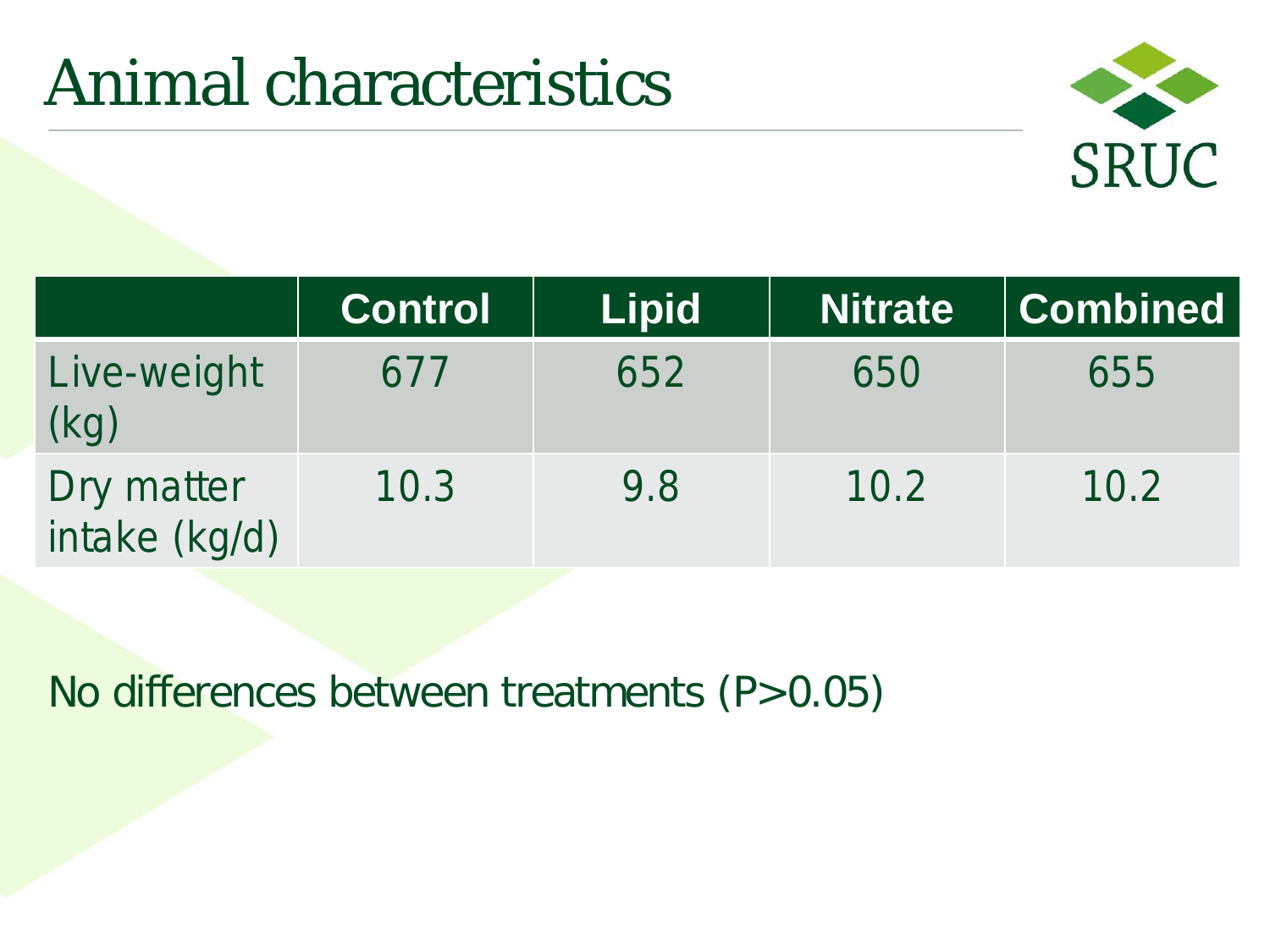## Methane emissions  $-$  g/day





- Significant reduction in  $CH<sub>4</sub>$ by adding nitrate (P<0.001)
- No overall effect of adding lipid; non-significant reduction (P=0.37)
- No interaction between nitrate and lipid  $(P=0.59)$
- AAx produced more  $CH<sub>4</sub>$ than LIMx (g/day; P<0.001)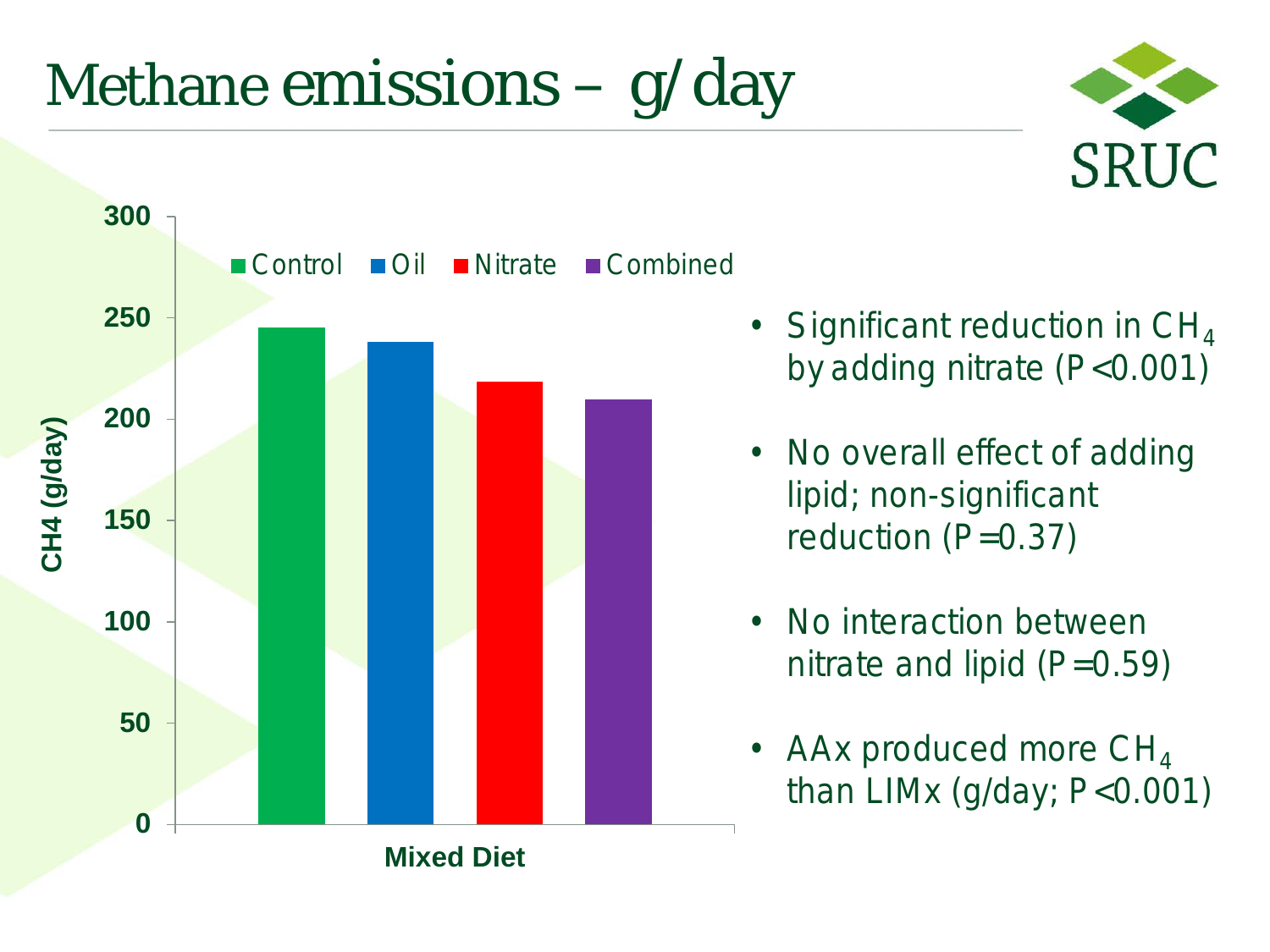# Methane emissions – g/kg DMI





- Significant reduction in  $CH<sub>4</sub>$  by adding nitrate (P<0.001)
- No overall effect of adding lipid; non-significant reduction (P=0.12)
- No interaction between nitrate and lipid  $(P=0.82)$
- LIMx produced more  $CH<sub>4</sub>$ than AAx (g/kg DMI;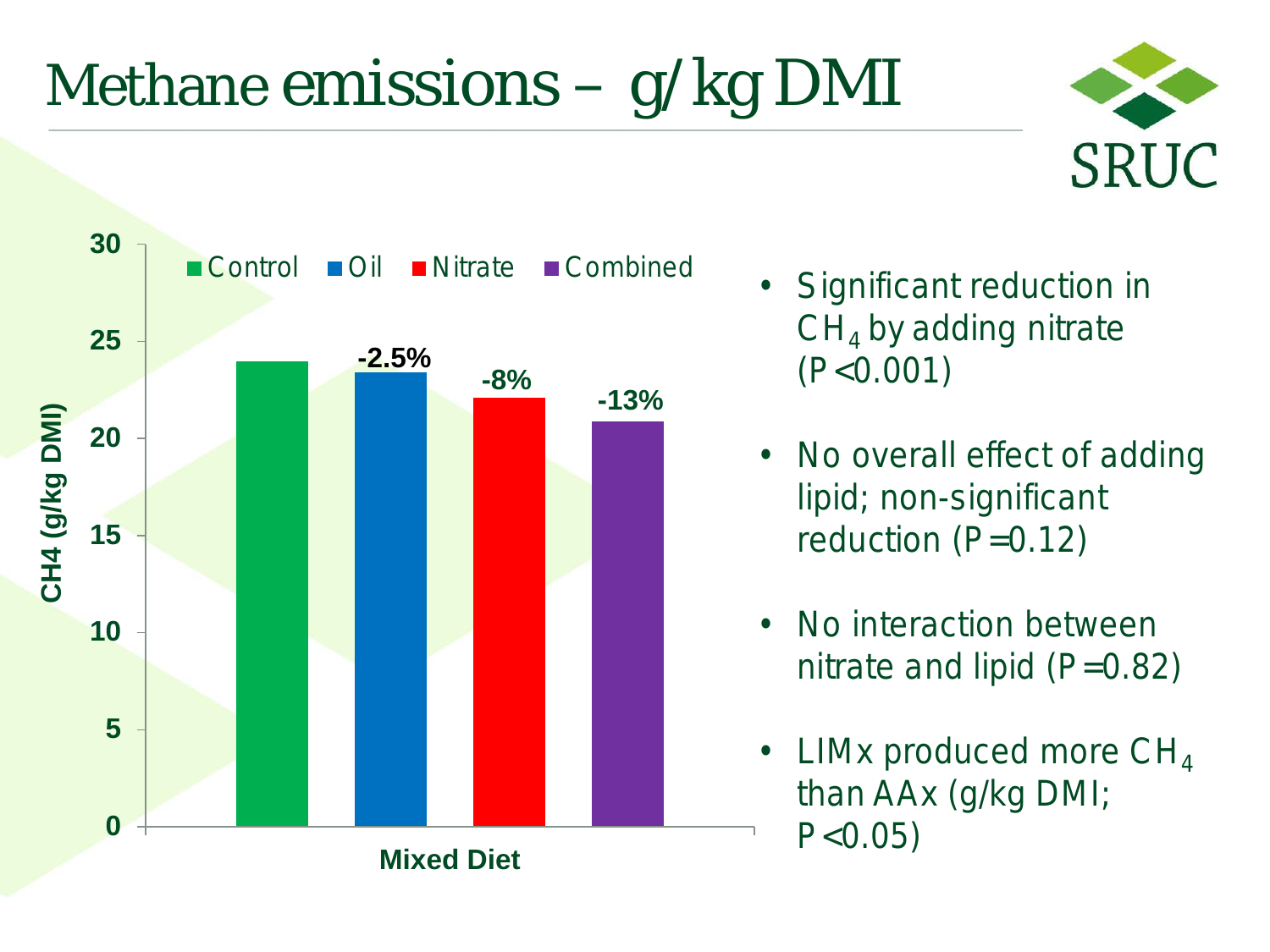## Other changes

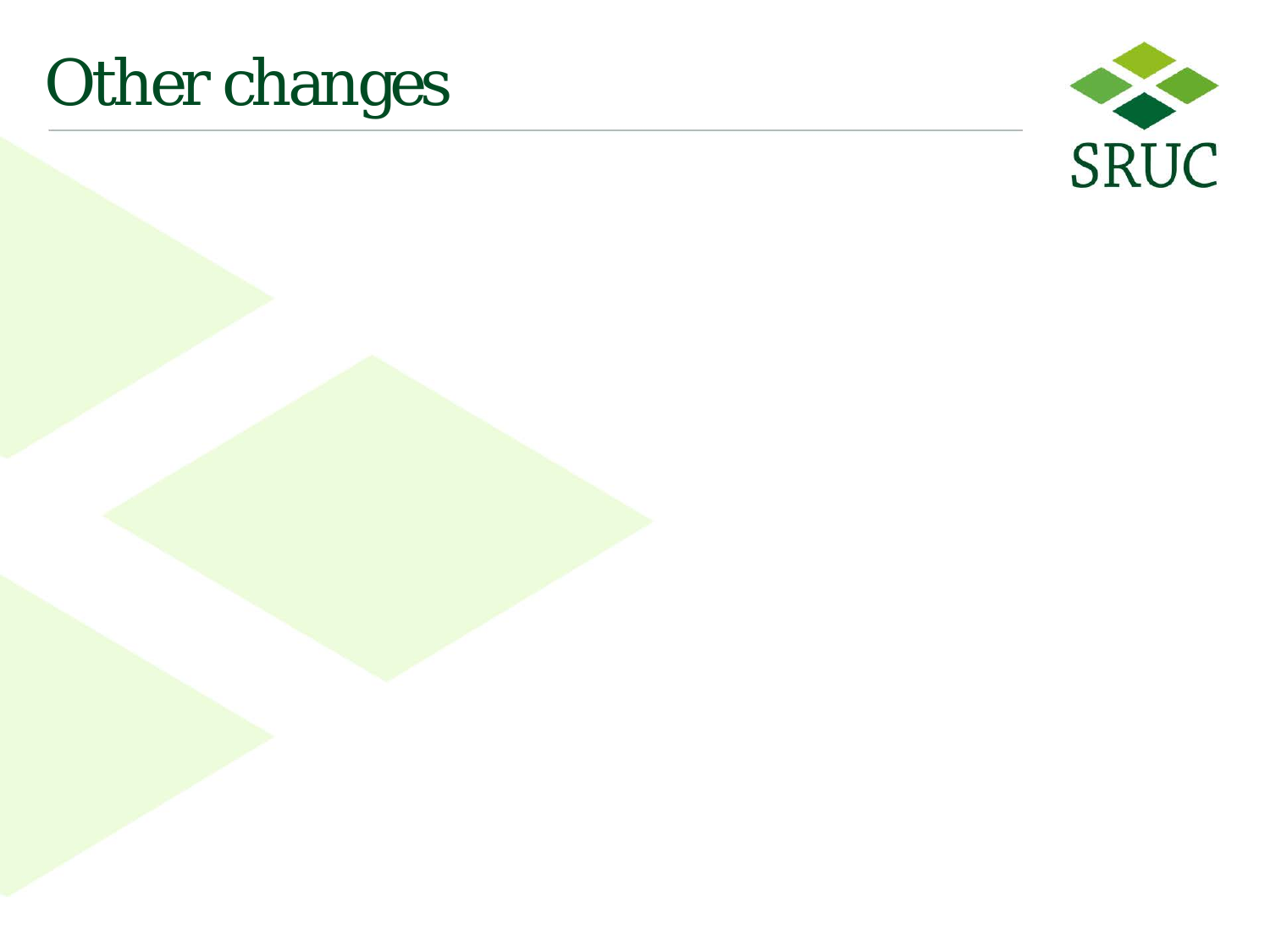# Hydrogen emissions – g/kg DMI



• Significant increase in  $H<sub>2</sub>$  by adding nitrate (P<0.001)

**SRUC** 

- No effect of adding lipid  $(P=0.91)$
- No interaction between nitrate and lipid  $(P=0.50)$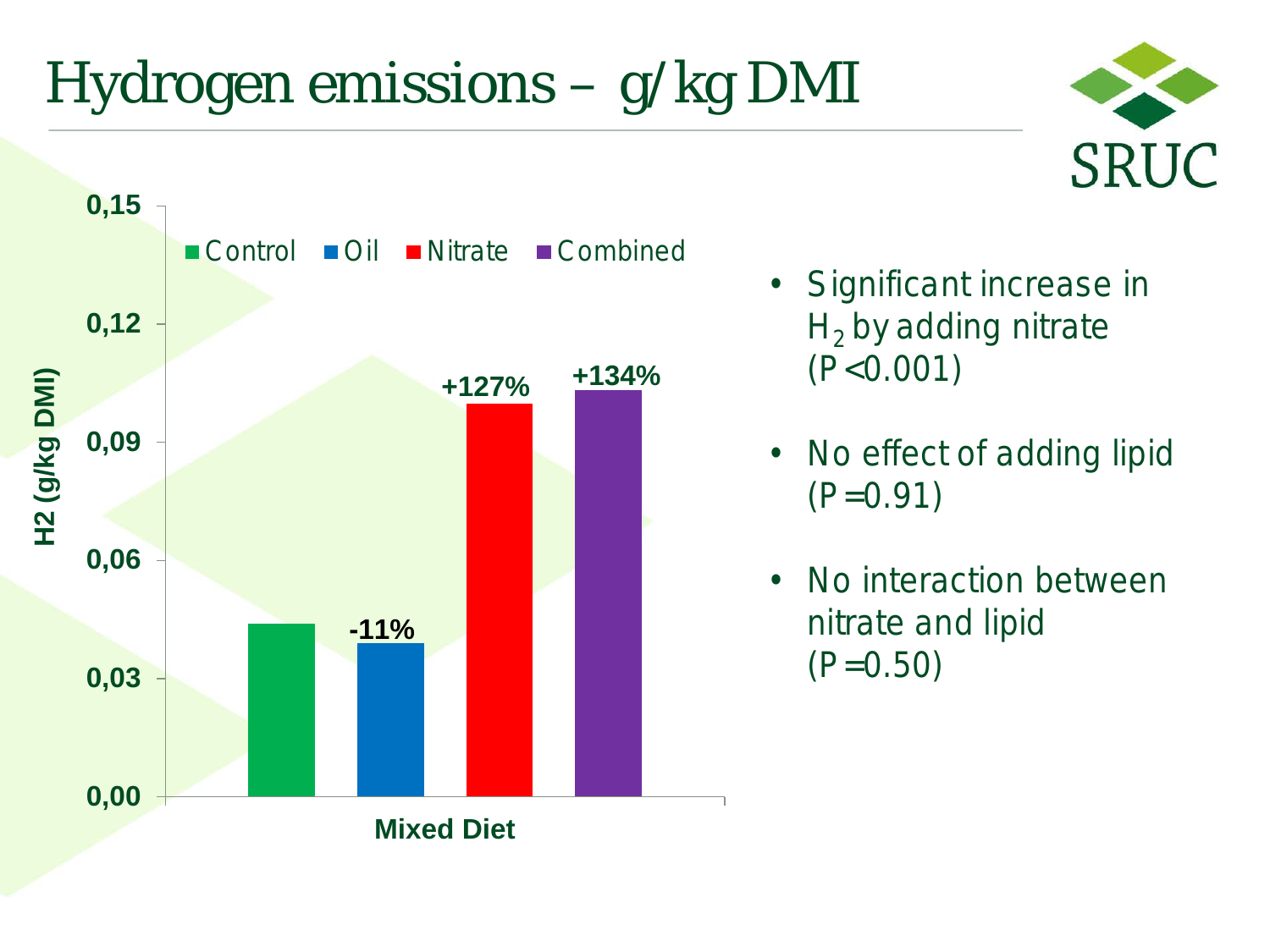# VFA (mmol /mol total VFA)



|                   | <b>Control</b> | <b>Lipid</b> | <b>Nitrate</b> | <b>Combined</b> |
|-------------------|----------------|--------------|----------------|-----------------|
| <b>Acetate</b>    | 664            | 676          | 685            | 696             |
| <b>Propionate</b> | 175            | 164          | 154            | 150             |

Acetate greater (P<0.001) and propionate lower (P<0.01) when nitrate fed Acetate greater (P<0.05) when lipid fed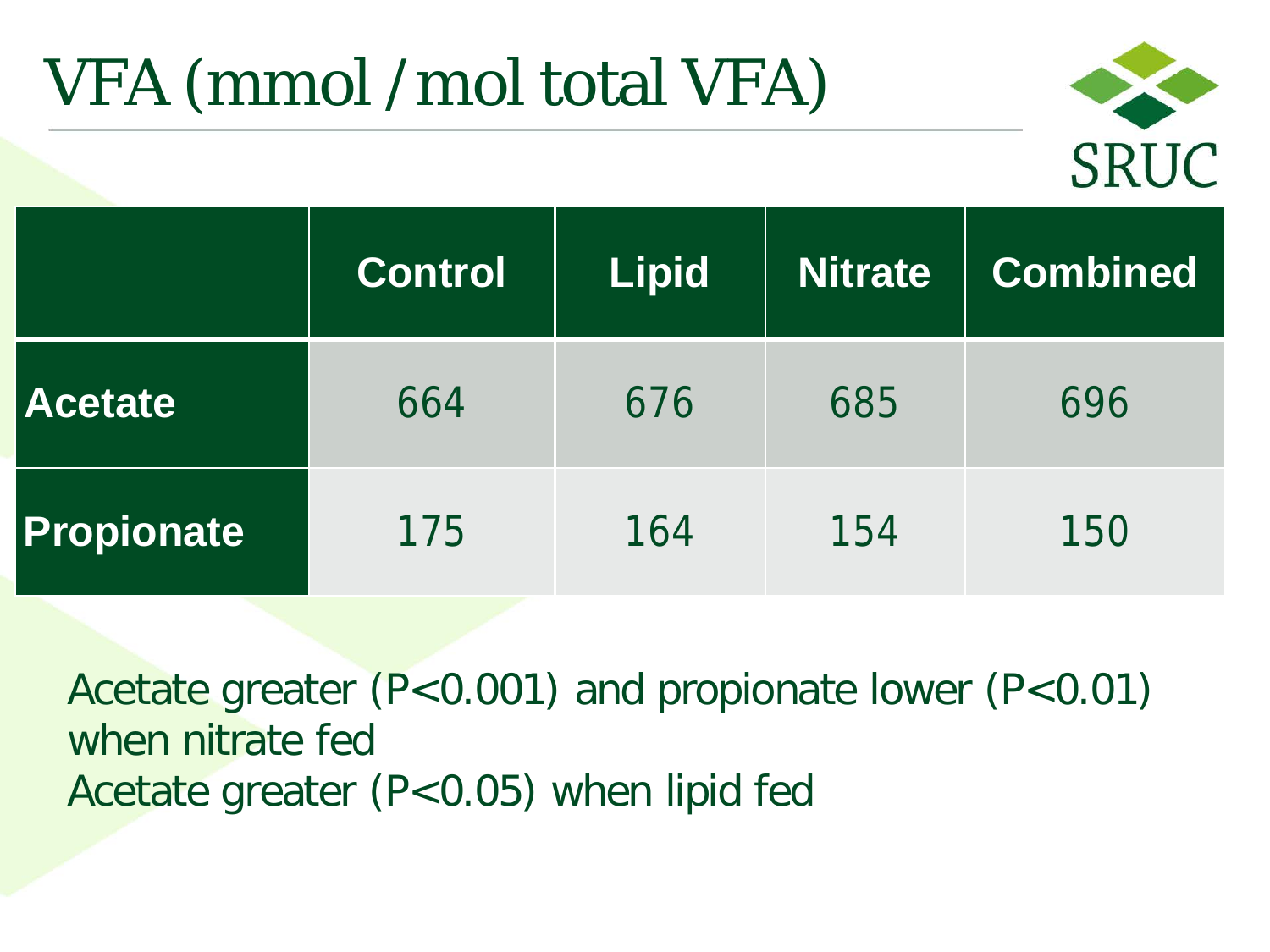

|                     | <b>AAx</b>  | <b>Limx</b> | Significance     |
|---------------------|-------------|-------------|------------------|
| Intake (kg DM/d)    | 11.0        | 9.3         | $***$            |
| <b>Methane</b>      |             |             |                  |
| (g/d)<br>(g/kg DMI) | 241<br>22.0 | 214<br>23.2 | $***$<br>$\star$ |
| VFA (mmol/mol)      |             |             |                  |
| Acetate             | 672         | 689         | $***$            |
| Propionate          | 167         | 155         | $\star$          |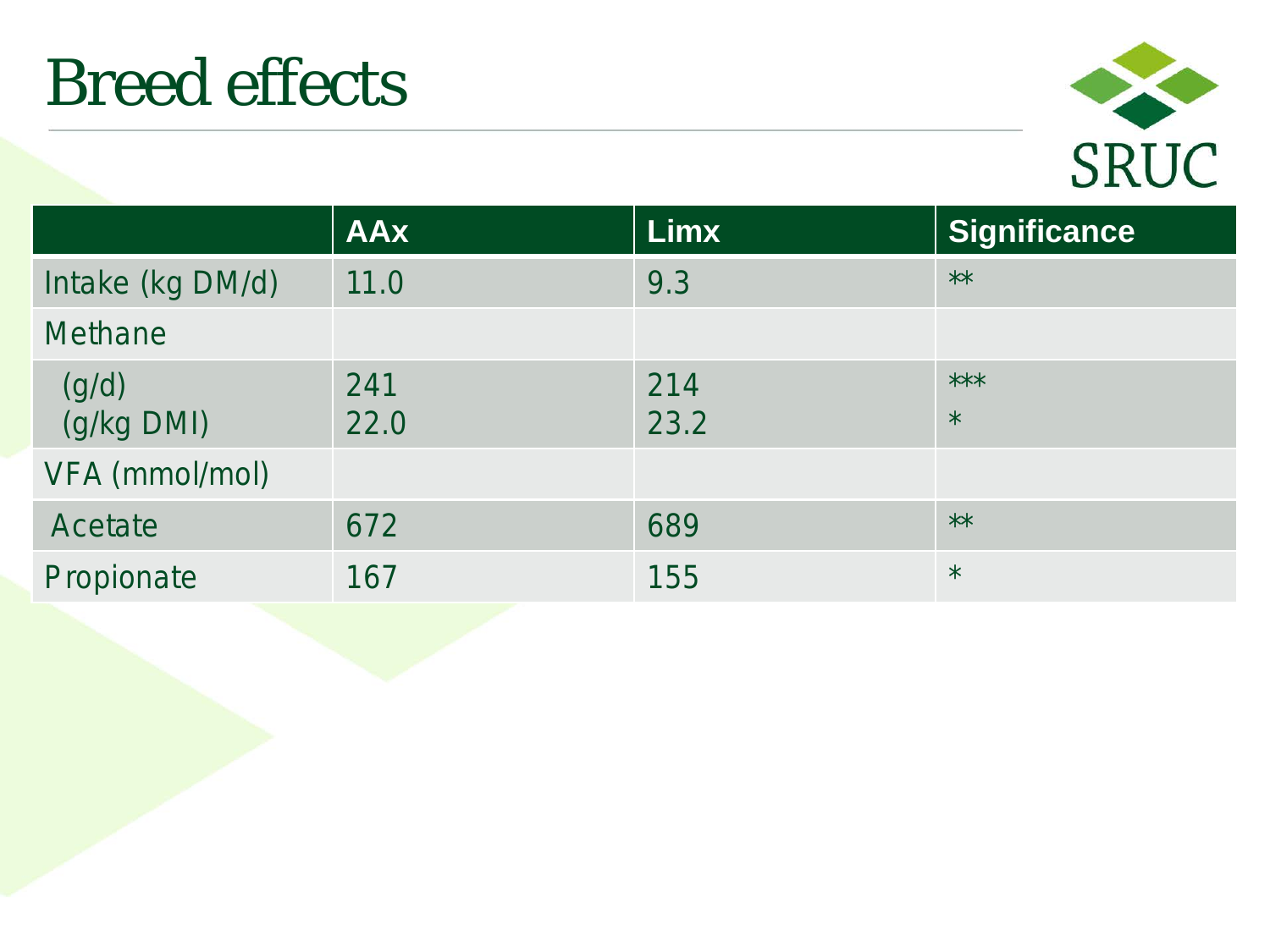## Summary



#### **Nitrate**

- Methane emissions reduced by 8%
- 45% of maximum possible from stoichiometry
- Reduction in methane less than in other studies

#### **Lipid**

- Methane reduced by 2.5%
- Equivalent to 0.53 g reduction per 10 g/kg increase in dietary lipid
- Grainger & Beauchemin (2011) report a decrease in of c.1 g/kg DMI for every 10 g/kg DM increase in lipid

#### **Combined**

- Methane emissions reduced by 13%
- The effects of nitrate addition and increased lipid **were independent**.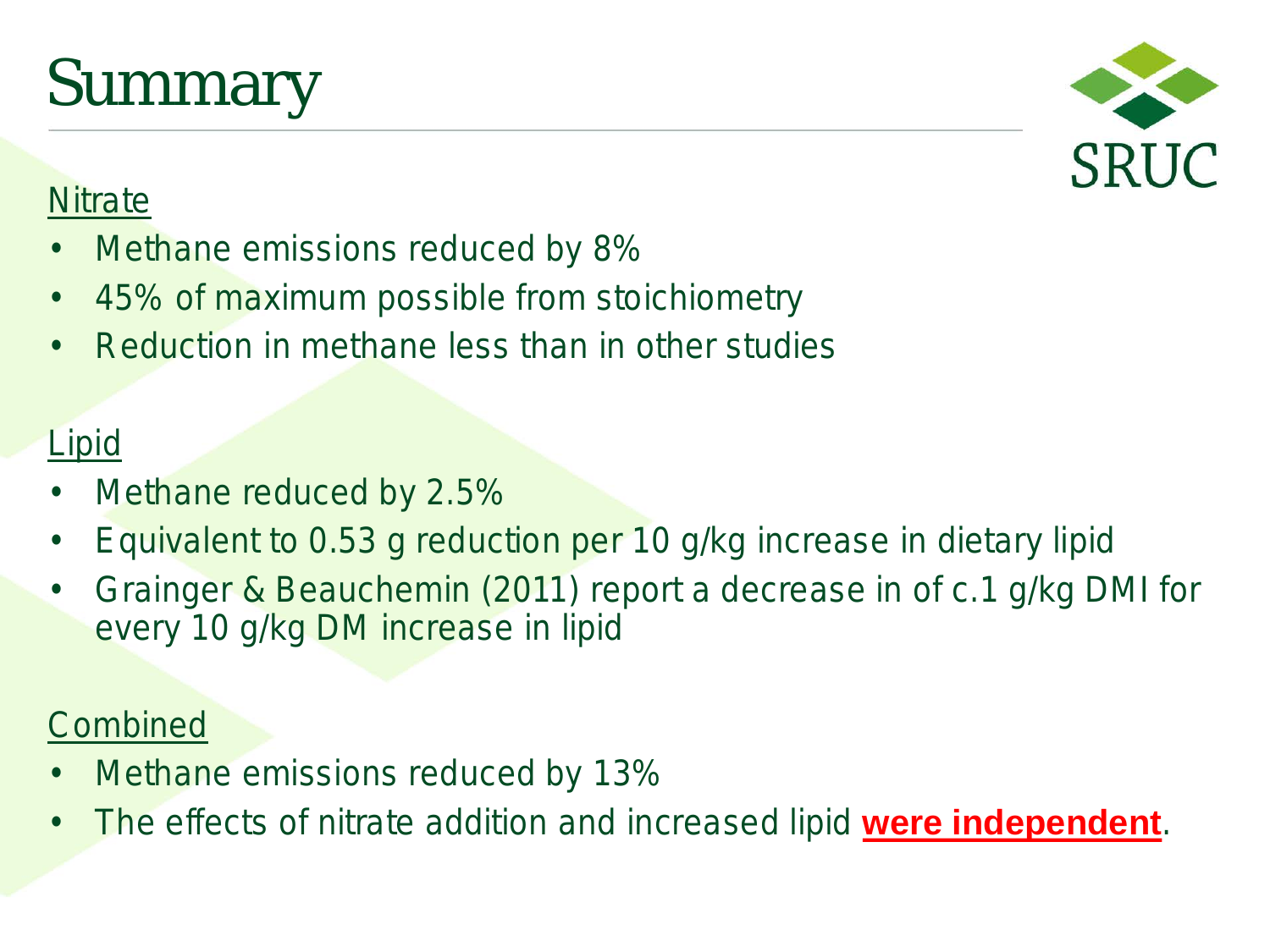## Conclusions



- Reductions in methane output from cattle fed nitrate and dark grains are independent
- **Compared to previous study** (Troy et al, 2015: J Anim Sci 93: 1815)
- Nitrate addition resulted in a lower reduction in methane emissions than expected – 45% of the theoretical  $CH<sub>4</sub>$  reduction potential in this study, compared with 80% of the theoretical  $CH<sub>4</sub>$  reduction potential (Troy et al)
- Nitrate had a negative impact on growth and feed efficiency (Duthie et al., abstract 409): no effect of growth in Troy et al.